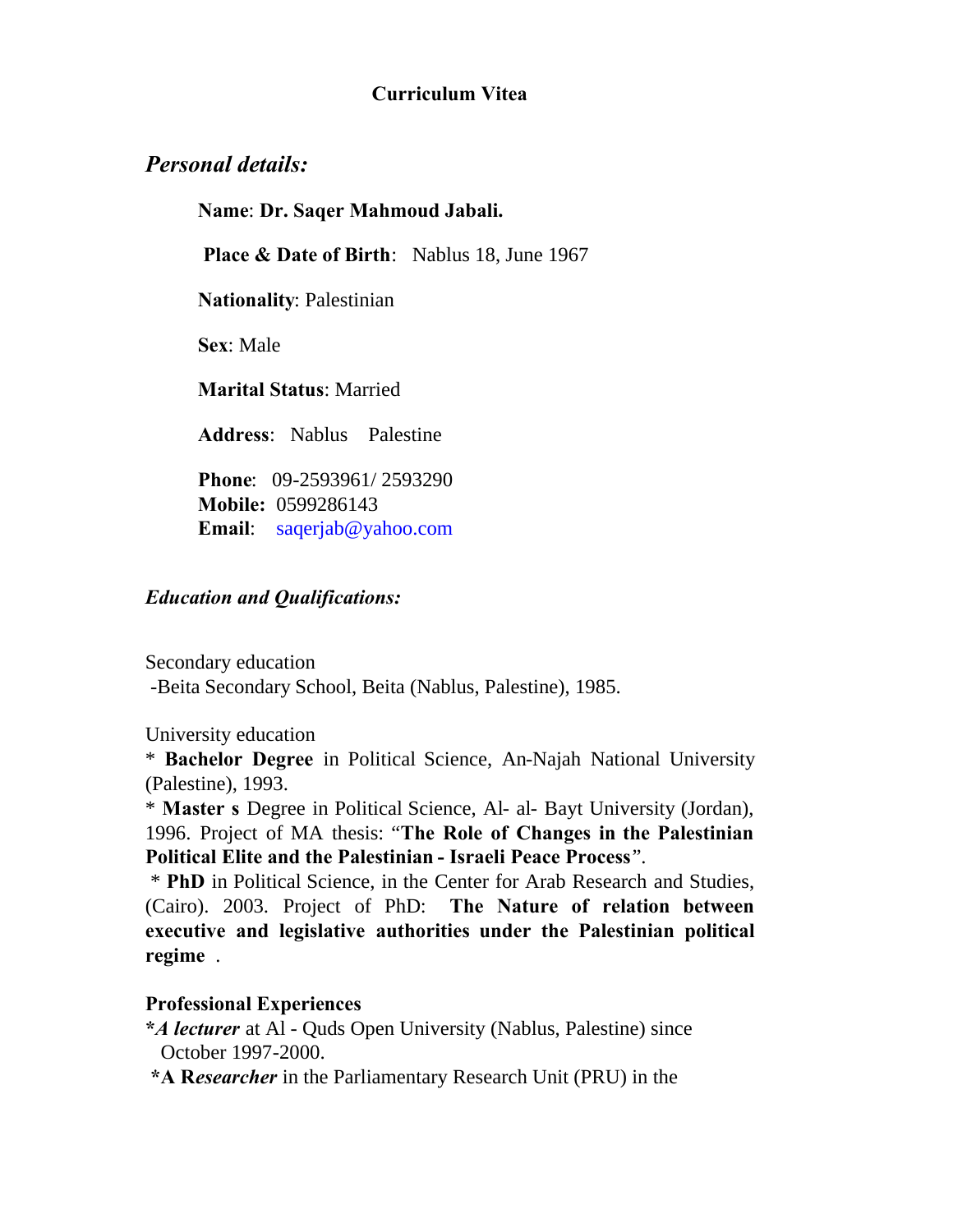\*Chairman In Palestinian legislative Council since October 1997-2008. \*A Lecturer at An- Najah National University (Nablus, Palestine) since October 2003.

#### Other Qualifications

-A training course in Peoples' Assembly in Cairo, 1997.

-A course in Policy Analysis and evaluation, management skills, Cairo University, 1997.

-A workshop that was held under the supervision of IRI, training on the most efficient way to write or analyze bills.

-A workshop that was held by AMNESTY INTERNATIONAL-PALESTINIAN GROUPS. It was about human rights and lobbying. Ramallah, April, 20-21/1998 .

-A workshop that was held by Health, Development, Information and Policy Institution (hdip). It was about publicity and NGO's.

- An English course (speech) from Al Najah National University in Nablus.

#### Studies that had been prepared, published and distributed to the members of Parliament and the Palestinian Government:

#### I: International Conferences

1 – A Conference of young researchers at the University of Cairo , 2003, about reform. I presented a paper entitled "Reform in the Political System and the Desire to Respond to External Pressures."

C.P.R.S./Palestine since October 1997-2000.<br>
"Chariman In Palestinian legislative Councilisine October 1997-2008.<br>
"A Lecturer at An-Najah National University (Nablus, Palestine)<br>
Since October 2003.<br>
Other Qualifications<br> 2 – A Conference of the Institute of the House of Wisdom in the Al al-Bayt University in Jordan in 2003 about " East Asia and International Changes". My paper was presented at the first session of the Conference entitled "The Role of Asian Powers in the Arab-Israeli Conflict."

## II: Studies published in scientific journals

1 - Yousef Shoueiri, "Arab Nationalism: The Nation and the State in the Arab World: a Historical Overview,". A Critical Analysis by Dr. Saqr Mahmoud Jabali, Journal of the Arab Future, volume 302, (April) 2004.

2 - Saqer Jabali, "East Asia and the International Changes", in, Mohamed al-(ed.), East Asia and International Changes, the Aal al-Bayt University Publications:Amman, 2004.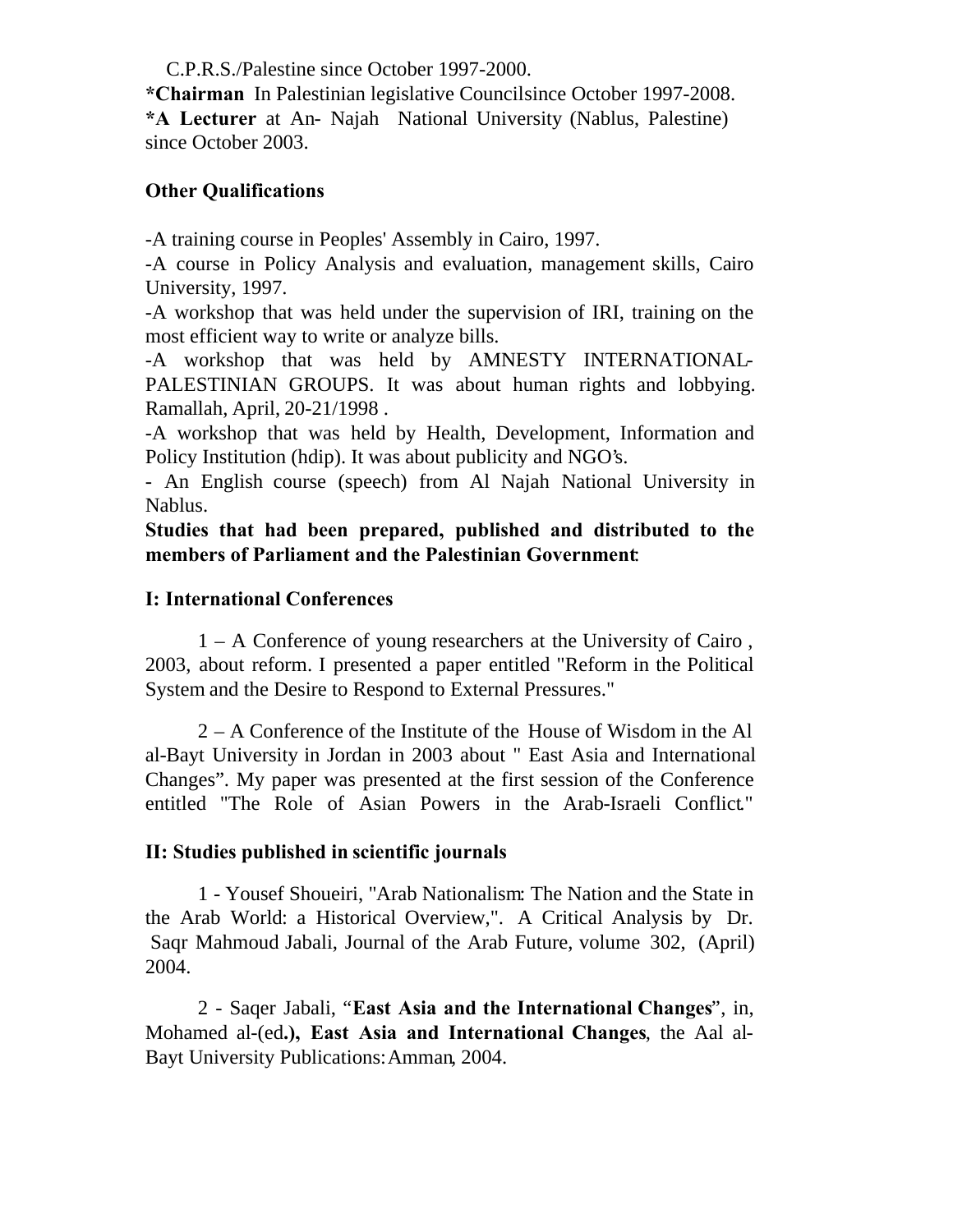Saqer Jabali, "The Impact of Social Characteristics on the Orientation of the Regulatory Legislative Members of the Elite in the Palestinian Political System (1996-2005), submitted to An-Najah University Journal Human Sciences, on 27/9/2008.

#### **Publications**

-A study about Palestinian Political Elite.

-Conducting Researches on the following bills:

III: studies submitted for publication in scientific journals<br>
Sugn: Jabin.' The Impact of Social Characteristics on the Orientation of<br>
the Regulatory Legislative Members of the Elite in the Palestinian Politica<br>
System \*Palestinian Political Parties law. \*General Meetings law. \*Private Associations law. \*General statistics law. \*Vets law. \*Chamber of commerce law. \*Medical Council law. \*The regulation of circulation of agricultural chemicals (1999) \*Doctors union law. \*Legislations that regulate the performance of associations in different countries. \*Voting mechanism according to the by-law of Palestinian Legislative Council. \*The inadequacy of by-laws of Palestinian Legislative Council. Youth care. \*Parliamentary Blocks. \*The rights and duties of Kiniset members. \*The declaration of state and refugees. \*Legislations concerning the health of women in Palestine. \*The rights and duties of Palestinian Legislative Council

Members.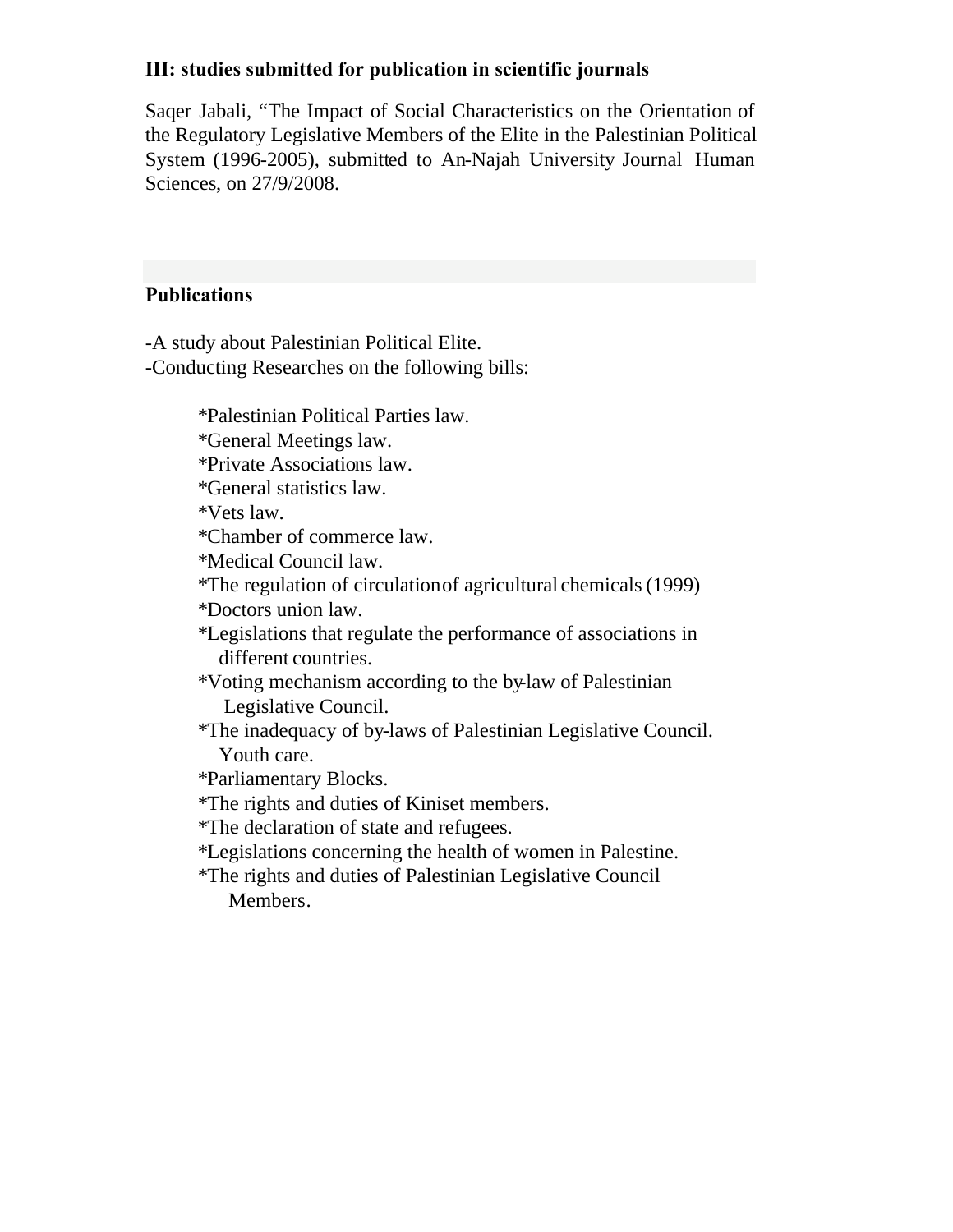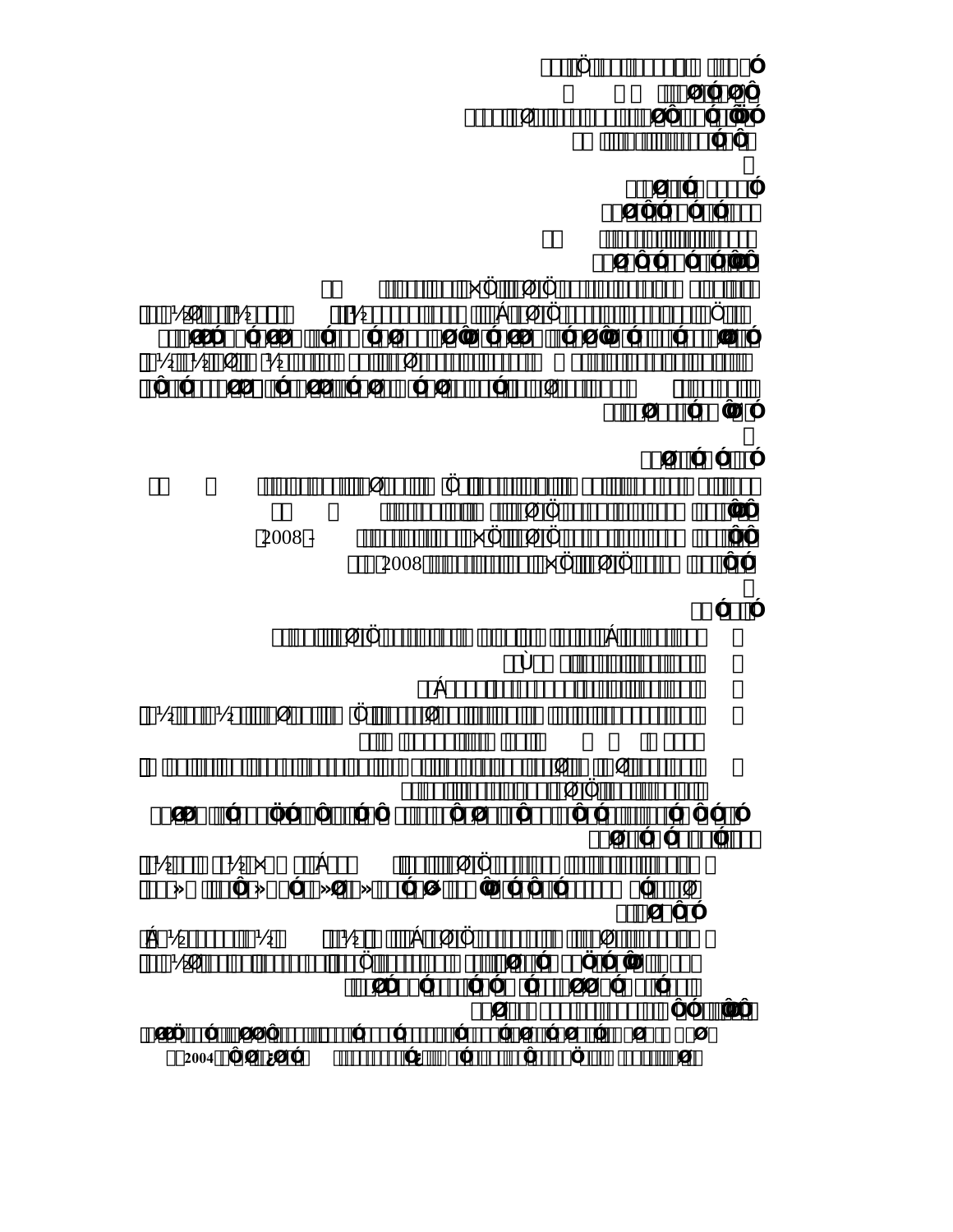